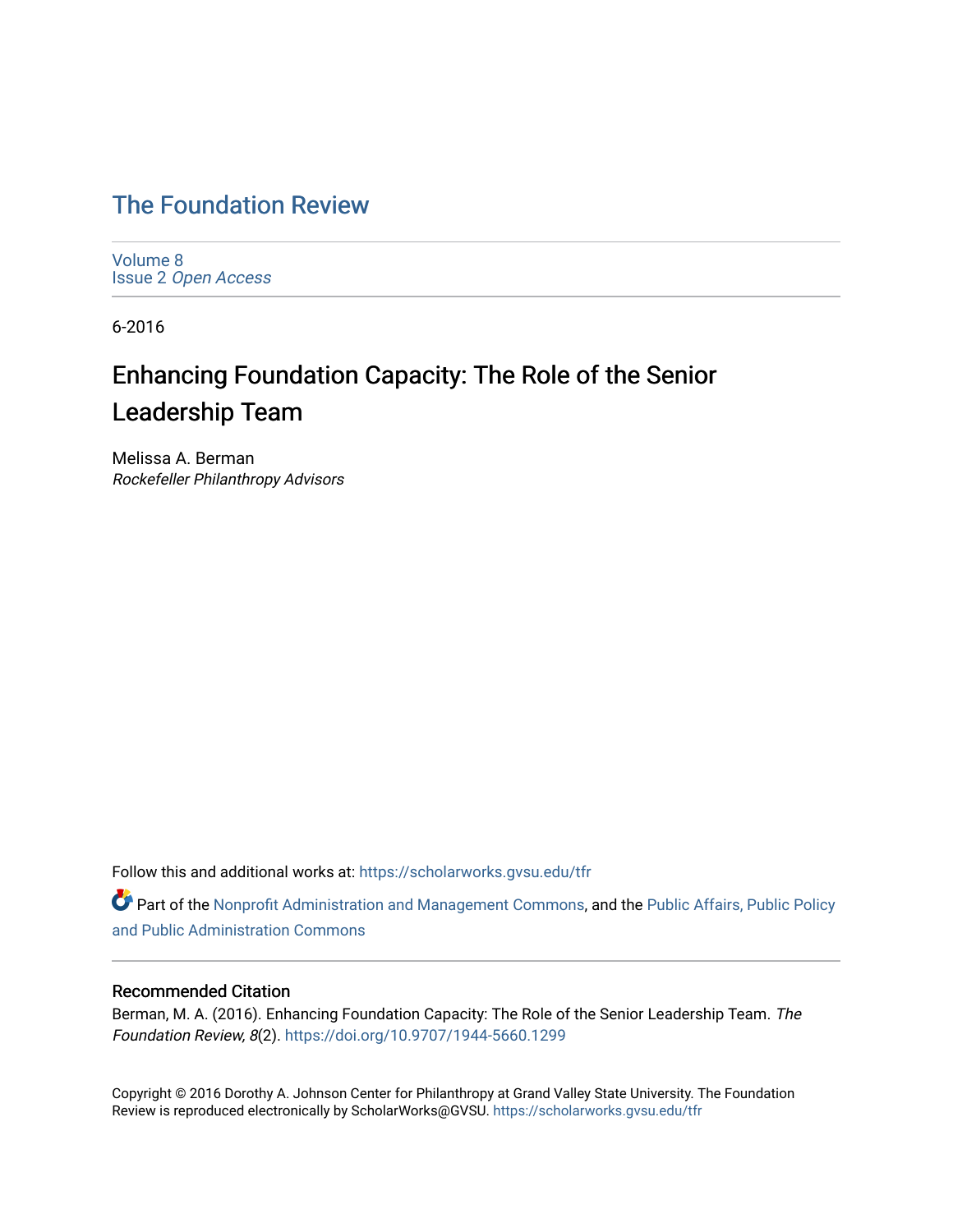# Enhancing Foundation Capacity: The Role of the Senior Leadership Team

*Melissa A. Berman, Ph.D., Rockefeller Philanthropy Advisors*

*Keywords: Foundation leadership, foundation accountability, theory of the foundation, organization design*

# *Key Points*

- This article examines the issue of foundation organization design and assesses how foundation leaders might think about their organizations as institutions.
- Noting that any organization structure inhabited by human beings creates silos and territorial issues, foundation leaders are increasingly using two primary mechanisms to minimize these artificial barriers and maximize collaboration: enhanced headquarters functions to help integrate across the organization, and senior leadership teams.
- This article reviews the structure, roles, responsibilities, and value-add of senior leadership teams at 19 foundations. The senior leadership team plays a crucial role in foundations, functioning as an advisory group to the president and chief executive officer as well as helping to define the foundation's overall vision and goals.
- This article also seeks to develop shared concepts, frameworks, and tools for foundation leaders to use individually and in discussion or partnership with other foundations, and to spur more effective collaboration among foundations and with other sectors.

# Introduction

The senior leadership team (SLT) plays a crucial role in foundations, functioning as an advisory group to the president and chief executive officer as well as helping to define the foundation's overall vision, institution-wide priorities, and annual goals.

Rockefeller Philanthropy Advisors (RPA) analyzed more than 40 large foundations, looking at the structure, roles, responsibilities, and

value-add of SLTs. The research was done as part of RPA's Theory of the Foundation initiative, which aims to enhance the capacity of foundations to align their resources for impact by identifying promising theories for foundations, as well as operating models, organization structures, and leadership practices.

Rockefeller Philanthropy Advisors launched the Theory of the Foundation initiative in the fall of 2013. Its inspiration is Peter Drucker's 20-year old article, "The Theory of the Business" (1994), which asserted that every organization needed to understand and regularly re-evaluate its own specific enterprise theory. Given the many and profound changes among large foundations, ranging from new entities to new approaches to new pressures, RPA felt that the time had come to assess how foundation leadership might think about their organizations as institutions. This article also seeks to develop shared concepts, frameworks, and tools for foundation leaders to use individually and in discussion or partnership with other foundations. Finally, we hope to extend the field of knowledge about foundations as institutions and encourage its development. Through this shared understanding, we hope to spur more effective collaboration among foundations and with other sectors.

This article is based on a collaborative research model for which 19 foundations provided financial support, ideas, and analysis, and served as part of a working group. We deeply appreciate their support, as well as their active role in developing the areas of exploration for the project. Notably, foundation participants encouraged us to expand the scope of the early phases of the initiative to include evaluation of operating models as well as theories of foundations. In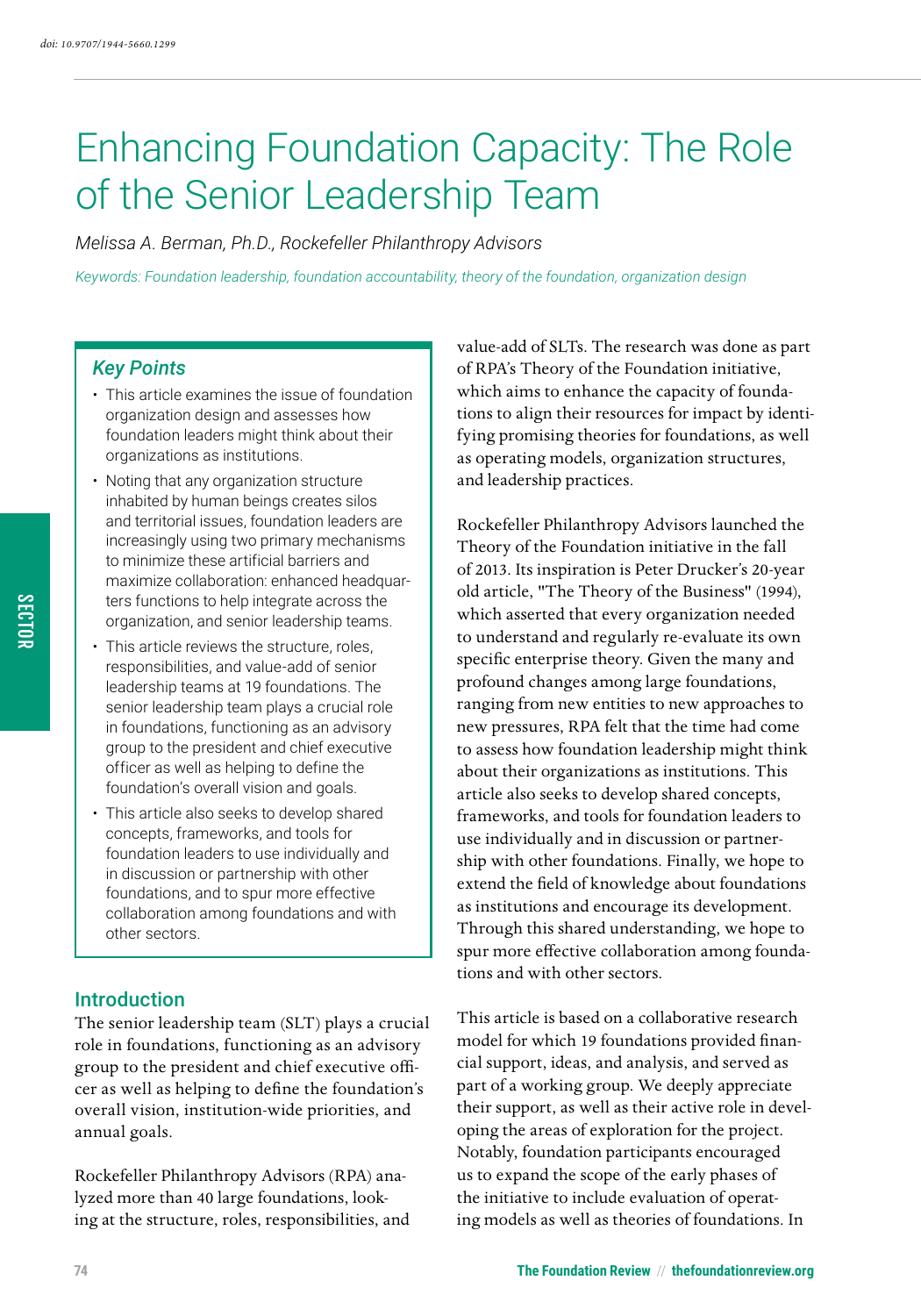

#### **FIGURE 1** "Product Structure" Model

*(Galbraith, 2014; reprinted with permission)*

developing this initiative, we interviewed more than 60 foundation leaders and experts in foundations and management. We also reviewed and analyzed published works on the role of foundations, foundation effectiveness, corporate operating models and structures, public-sector models, family-owned businesses, organizational management, culture, and leadership.

# Organization Design in Foundations

To provide context for this study of senior leadership teams, we looked at the broader issue of foundation organization design. Several foundation leaders noted in interviews that any organization structure inhabited by human beings creates silos and territorial issues. Part of leadership's role is to minimize these artificial barriers and maximize collaboration. Foundation leaders are increasingly using two primary mechanisms to help achieve these goals: enhanced headquarters functions to help integrate across the organization and senior leadership teams.

Among the large foundations whose organizational structure we reviewed, the dominant model is what's called the Product Structure Model. (See Figure 1.)

The other common organization structure models among the foundations studied are:

- Functional: Classically, this model is used for an organization that produces a single type of product or service, and its divisions (viewed on a chart from left to right) essentially mirror their processes. (See Figure 2.)
- Geographic: Organized by region or country.
- Channel: Organized by how a product or service is delivered (e.g., online, in company-owned stores, in department stores).
- Client segment: Organized by type of client (e.g., consumer, mass affluent, high net worth, ultra-high net worth).
- Hybrid: For example, organizations that sell some products or services regionally but others globally might have a global product division alongside regional divisions.
- Matrix: A system in which unit heads report jointly to more than one division. For example, a unit head may report to the head of a geographic region and to the head of line of business.



# **FIGURE 2** "Functional Structure" Model

*(Galbraith, 2014; reprinted with permission) (Galbraith, 2014; reprinted with permission)*

At a foundation with a product structure organization, each division does its own research, strategy, program design, convening, grantee relations, technical assistance, partnership outreach, knowledge creation, field building,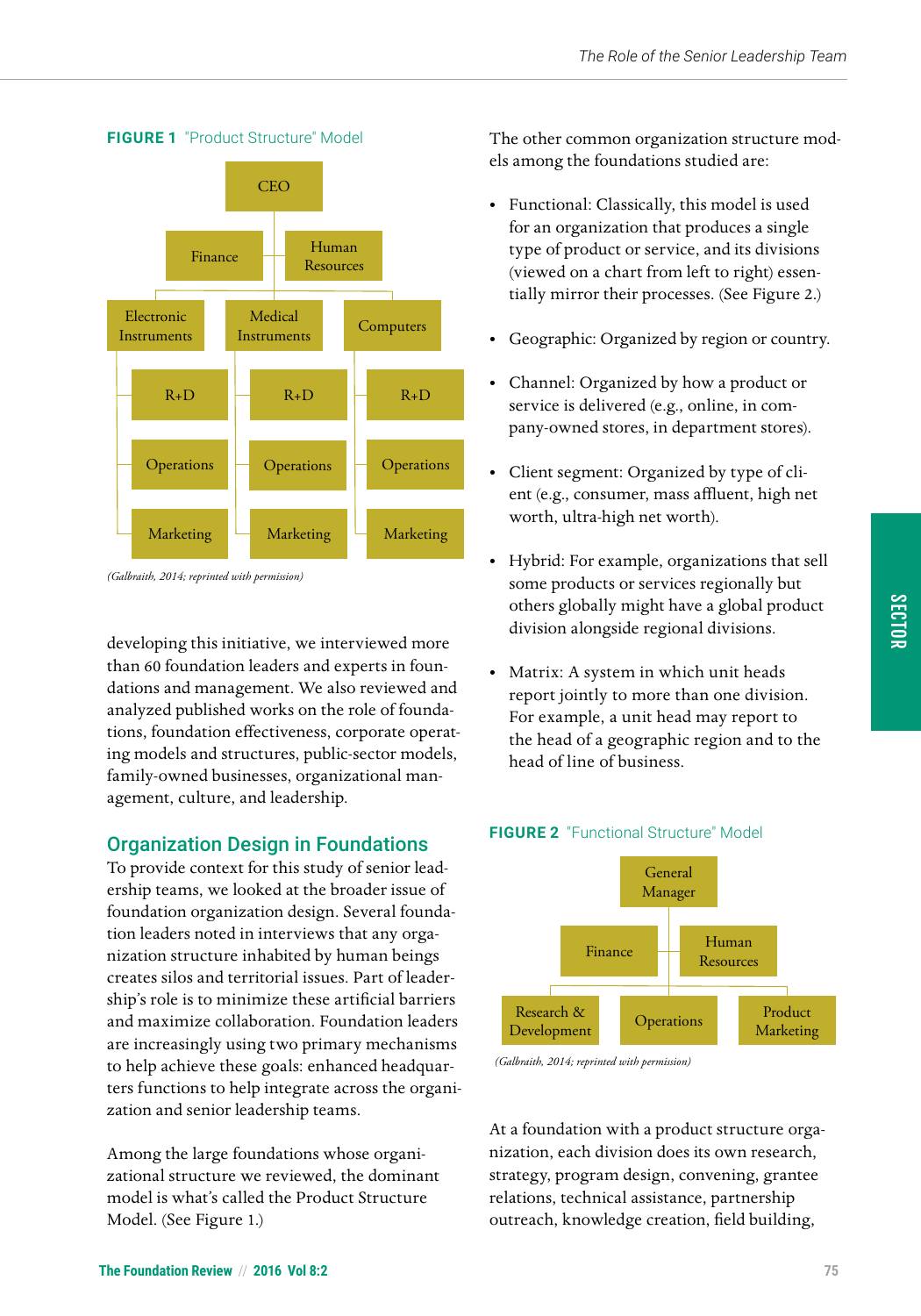networking, professional development, and recruiting. The divisions may get support from centralized staff functions (such as human resources or grants management), but tend to make significant decisions separately. (See Figure 3.)

#### **FIGURE 3**

#### "Product Structure" Model for Foundations



\*This position exists in about half the foundations we studied.

Administrative functions include corporate roles, such as finance and investing, but also shared services such as technology, human resources, grants management, communications and, often, evaluation. The extent to which these functions operate independently of program areas – in oversight roles, in service roles, or in combinations of all three – varies greatly from foundation to foundation. It is also a rapidly evolving area in the large foundation sector.

For many foundations, the appeal of this structure is that it allows program groups to operate in an independent and entrepreneurial way, with the headquarters function providing very broad strategic guidance and administrative support. Advocates of this structure believe that program teams that are so deeply expert in specific issue areas and so close to grantees and the communities they serve can be highly responsive and effective.

But foundation leaders also note challenges to this model. First, every program area is effectively operating independently, and opportunities for leverage are missed. In addition, useful

knowledge and relationships, in a health care group, for example, may never reach the education group, and vice versa. Grantees and partners may find themselves juggling multiple relationships with one funder for activities that, from their perspective, are tightly interwoven.

A second challenge that foundation leaders noted is that as foundation activity has broadened from pure grantmaking to a more activist role, the skill set demanded of a program officer or director has mushroomed. In the product line model, program staff needs to be skilled not only in research, program design, nonprofit evaluation, and grantee relations, but also in coalition building, collaboration, advocacy, and communications.

Whether product structure is the best organizational design for foundations is an open question. The prevalence of this design reflects the continuing centrality of the industrial manufacturing industry in both the theory and practice of large organizations, despite the rising importance of the service sector. It's as if all analysis of organization design still starts with Alfred Sloan's work about General Motors (1964). Even in Jay Galbraith's 2014 edition of *Designing Organizations,* there are more manufacturing than service company examples.

Some foundations have begun to push back on the product structure, looking to organize around major initiatives or challenges, although it is not clear how that will affect actual organization design and reporting relationships. But one emerging structural model looks very much like a functional organization, with centralized research and development, strategy, program development, coalition building, communications, evaluation, and talent development. Program units in essence become more like the manufacturing units of a functional corporate structure: they make what the upstream divisions of research, strategy, and program development tell them to make. This organizational and strategic design has profound implications for program-officer and program-director roles in foundations. (See Figure 4.)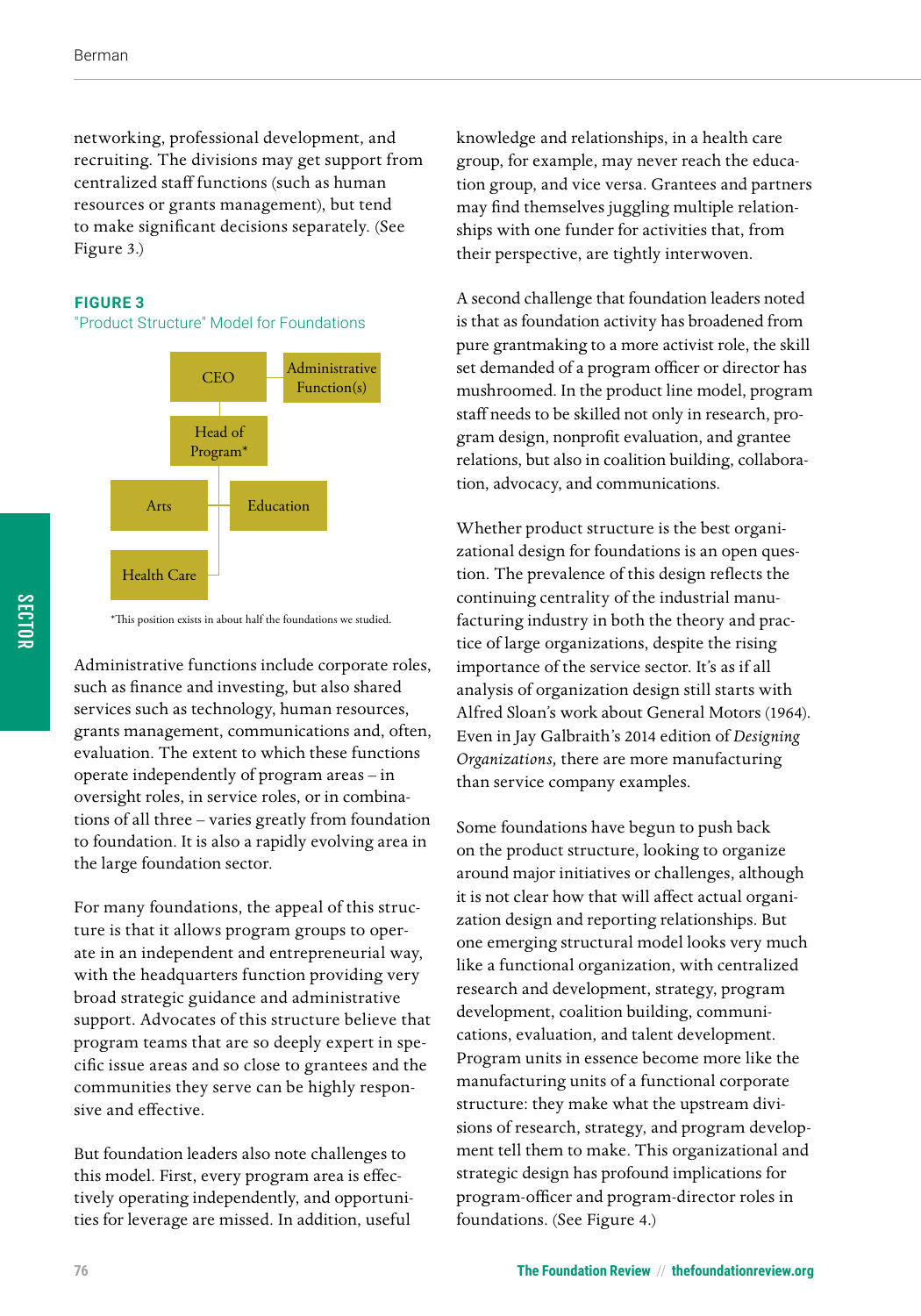

#### **FIGURE 4** Emerging Structural Model

Of course, grantmaking foundations are not making tangible products (with the minor exception of some things like publications). They are providing a service, and so organization design for the service sector may be a better analogy. Yet, many service companies simply translate classic product design to their lines of services. Others organize by customer type, which might offer some intriguing ideas for foundations, where customers would be translated as beneficiaries.

Another potential source of organization design ideas for the foundation sector is the professional-services sector, which includes law, architecture, design, research, accounting, physicians, and consulting firms. Most are privately held and use a partnership model. For these firms, organization design tends to be a complex blend of service type, geography, and customer and key relationships.

For foundations, this comparison to professional-services firms is interesting because both types of organizations have strong professional identities and codes. Often members of professions belong to or are certified by a standards body, and they have a broad belief that they are responsible for some greater good beyond their business interests.

The comparison is also useful to foundations because professionals in both sectors tend to operate with a high degree of independence and with a unique base of expertise and relationships. Despite its organization chart, noted the former head of a major law firm, "it's not a commandand-control hierarchy." More cynically, an executive in another professional-services firm said,

"You cross a moat about every 10 feet." And one retired law firm partner flatly insisted that "managing" a professional-services firm was an oxymoron. According to our interviewees, leading a professional-services firm requires less emphasis on structure or process and more on soft leadership skills, such as motivating and influencing independent of hierarchy or proximity, as well as the capacity to work with people who are outside the leader's own discipline. Reward systems may be particularly important to encourage collaboration among professionals who are, or have been trained to be or prefer to be, essentially, independent actors (Maister & McKenna, 2006).

# Integrating the Organization: The Role of the Headquarters Functions

In recent years, foundation leaders have sought new ways to reduce the isolation of siloed program areas to increase the foundation's efficiency and effectiveness. Organizations of all types face the integration challenge and use a variety of functions, systems (such as compensation) and processes to overcome the boundaries of organization design.

Galbraith (2014) refers to some of these as lateral processes, referring to the flow of information and decision processes across the organization's structure. (See Figure 5.) Vertical processes are more centralized and hierarchical (e.g., planning and budgeting), whereas lateral processes are designed around workflow (e.g., new product development), so that decision-making is more dependent on mutual agreement and relationships. Galbraith notes that the level of integration achieved relates directly to the amount of time and effort required. At the lower end of time/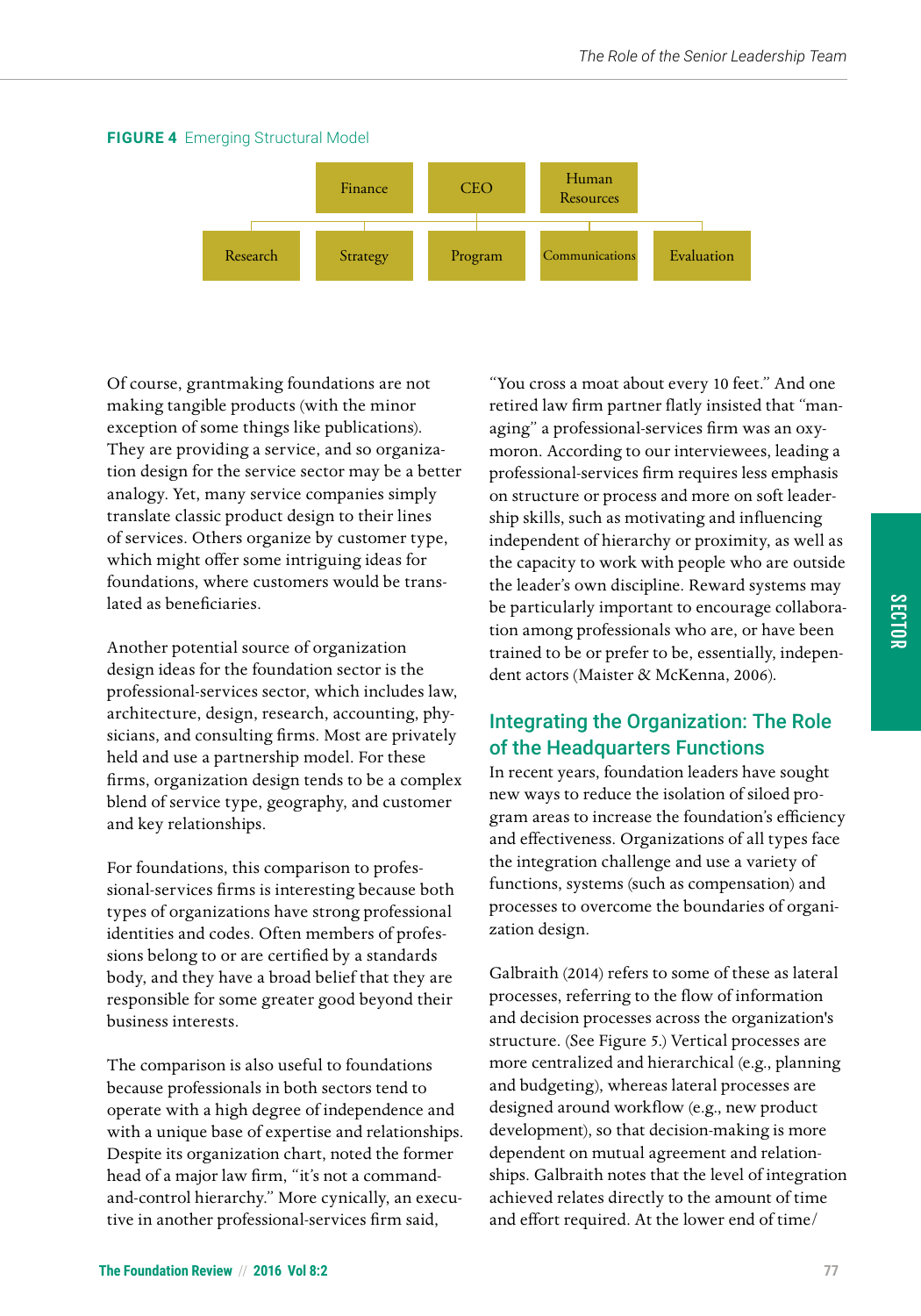

*(Galbraith, 2014; reprinted with permission)*

effort, informal groups are easy to operate but not likely to achieve significant integration; at the most intense end, a matrixed organization is fully integrated but at tremendous cost.

Foundation leaders have focused largely on the middle range of this spectrum to achieve integration, using integrator roles at the headquarters level and formal groups. In our review of large foundations, we found that more than half have created senior positions that were quite rare a decade ago, including learning officers, heads of strategic planning, and chiefs of staff, all designed to improve integration. Roles that combine various functions, thus giving a single executive a broad line of sight across the organization's functions and operations, are increasingly common. About half the foundations seek integration through a top program officer to whom all the program areas report. In the other half of the group, this integration occurs at the CEO level. The study also found:

• 72 percent of foundations combine titles in two different support areas (e.g., finance and administration; finance and human resources);

- 60 percent include roles that do not fall into traditional categories (e.g., research and evaluation; learning; strategy; chief of staff); and
- 50 percent have a top program officer position; 50 percent have two or more program leaders reporting to a CEO.

Overall, foundation leaders in our study expressed confidence that these cross-cutting roles, often filled by nontraditional candidates – those from outside the philanthropy sector or with experience less obviously related to the roles – have helped their organizations improve. There is as yet no clear way to measure this improvement, other than through indirect indicators such as employee attitude. The same is true in the corporate sector. In a recent Harvard Business School review of research on corporate headquarters, the authors found "sparse evidence" that specific characteristics of headquarters staff directly affected business performance. They did find, however, that these staff had broader and deeper internal networks than others, implying that they are succeeding at least in improving communications and spreading information (Menz, Kunisch, & Collis, 2013).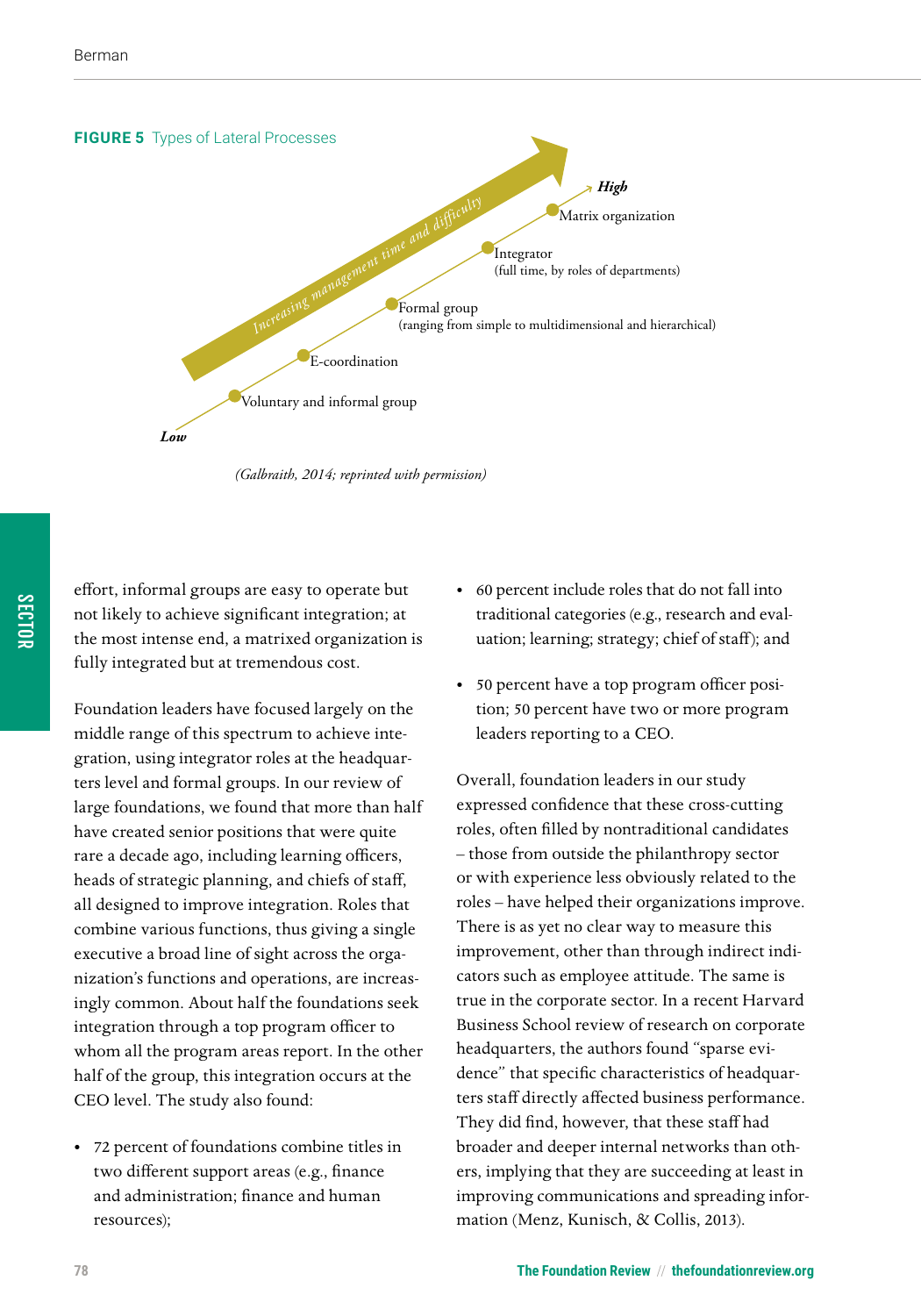# The Senior Leadership Team in Foundations

The second lateral process that has become common in larger foundations is the growing role of a senior leadership team in solving the integration challenge. As part of our Theory of the Foundation initiative, we explored this management process in depth, seeking answers to some very specific questions posed by foundation leaders who made up the working group:

- How are foundation SLTs structured?
- What roles and responsibilities do they have?
- How do they contribute to the effective functioning of their organizations?
- What best practices and trends are emerging for such teams?

Nineteen foundations – five family-led and 14 independent – participated in our exploration of the SLT. (See Appendix.) Three of the foundations are headquartered outside the U.S.; four others have international offices. Six have living donors. The group includes a spend-down foundation, a conversion foundation, and several that are part of a networked group of charitable organizations. Two-thirds of the participants have more than 40 employees. The study included both an online survey and a phone interview.

#### *Size, composition, and structure*

The number of SLT members in individual foundations participating in the study ranged from three to 15. Generally, the size of the SLT rises with the size of the annual giving budget and/or total staff numbers. Most, but not all, members of an SLT report to the CEO of the foundation.

But the size of the teams remains rather fluid as the role of this function evolves: 85 percent of foundations altered the SLT composition within the past five years. Most – 70 percent – have expanded their SLT over the past several years. Two foundations created an SLT for the first time during that period. Three foundations reduced the size of their team. This underscores that

membership is dynamic rather than static, shifting in response to the needs of the institution and/or leadership changes at the president/CEO level. Senior leadership teams in all the foundations studied include the CEO and the head or heads of program areas.

For those foundations with no chief program officer, the most common number of program heads on the SLT was three to four. But in a few foundations, as many as six or seven program areas are represented on the SLT. The chief financial officer and head of communication are the most frequent members of the SLT outside of the CEO and program leaders. (See Table 1.) No single best-practice model emerged from the study; the size and composition of individual teams varied.

#### **TABLE 1** Senior Leadership Team: Most Common Participants

| <b>CEO</b>                       | 100% |
|----------------------------------|------|
| Program leader(s)                | 100% |
| <b>CFO</b>                       | 80%  |
| <b>Communications</b>            | 70%  |
| <b>Administration/Operations</b> | 60%  |
| <b>Chief Investment Officer</b>  | 50%  |

#### *Meetings*

Meeting frequency varied widely. (See Figure 6.) While the average time between SLT meetings is two weeks, the scheduled frequency is almost evenly divided among weekly, biweekly, and monthly sessions. This is a significant time commitment and is indicative of the high value placed on the SLT by the executive leadership of the institution. In addition to the SLT meetings, many presidents/CEOs routinely conduct separate meetings with program staff. Most SLT meetings are scheduled for two hours or less, with longer (often one- or two-day) meetings/ retreats two to four times per year, or as needed.

Agendas are typically set by the president/CEO, with input from the SLT members. The majority of those interviewed did not feel agendas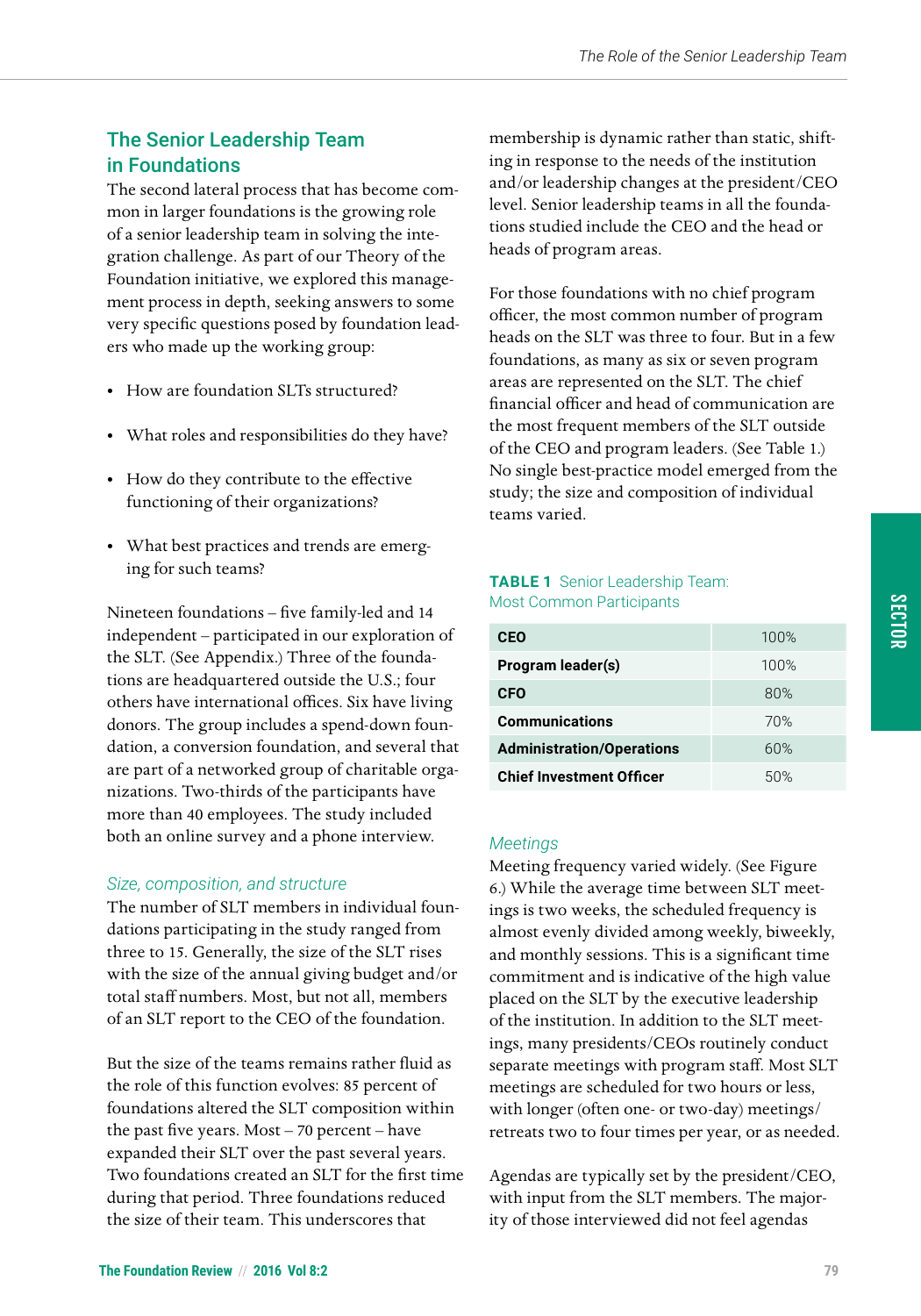#### **FIGURE 6** Meeting Frequency

**Meeting Frequency**



were dominated by program-related discussions. A number of the foundations in the study had a written charter or procedural document that described the role of their SLT.

#### *Value of the Senior Leadership Team*

By and large, the SLT is not a decision-making body. Rather, the SLT functions as advisory to the president/CEO, helping to define the foundation's overall vision, institutionwide priorities, and annual goals. As one individual said, it is what helps the president/CEO (and, by extension, the governing board) to think most deeply about the "so what" question.

As many members describe it, the SLT members bring information, ideas, and suggestions to the meetings and then communicate priorities and decisions. When asked whether there was a greater value in "influencing up" or pushing information "out and down" in the organization, most saw equal merit in both. Several of those interviewed mentioned that, while the SLT is critical, it is also important to pay attention to middle management – finding ways to enlist and engage that cohort in policy recommendations and the operations of the foundation. Alignment and collaboration are also important roles. (See Box 1.)

Several of the CEOs interviewed emphasized the critical role their SLT has played in helping break down program silos and spur crossfunctional thinking. Examples include the use of the SLT to articulate the framework for an

organizationwide strategic planning process; to begin a dialogue regarding mission-driven investing and its relevance to the foundation's theory of change; and to determine whether to close a satellite office.

The SLT is also a primary steward of foundation culture, expected to model behavior that is consistent with the institution's vision and values. As one respondent commented, "It is understood that the operating behavior of each SLT member carries more cultural weight than any memo or

#### Senior Leadership Team: Roles

- 1. Functions as advisory to the president/ CEO, helping to define the foundation's overall vision, institutionwide priorities, and annual goals.
- 2. Ensures executive alignment on major policies, procedures, and expenditures.
- 3. Encourages collaboration, innovation, and learning by sharing information across functional areas.
- 4. Helps manage/recruit talent.
- 5. Serves as primary steward of the culture of the foundation.
- 6. Elements mentioned most often as critical to the successful function of an SLT:
	- strong support from the president/CEO,
	- clear and open communication, and
	- shared vision, trust, and mutual respect.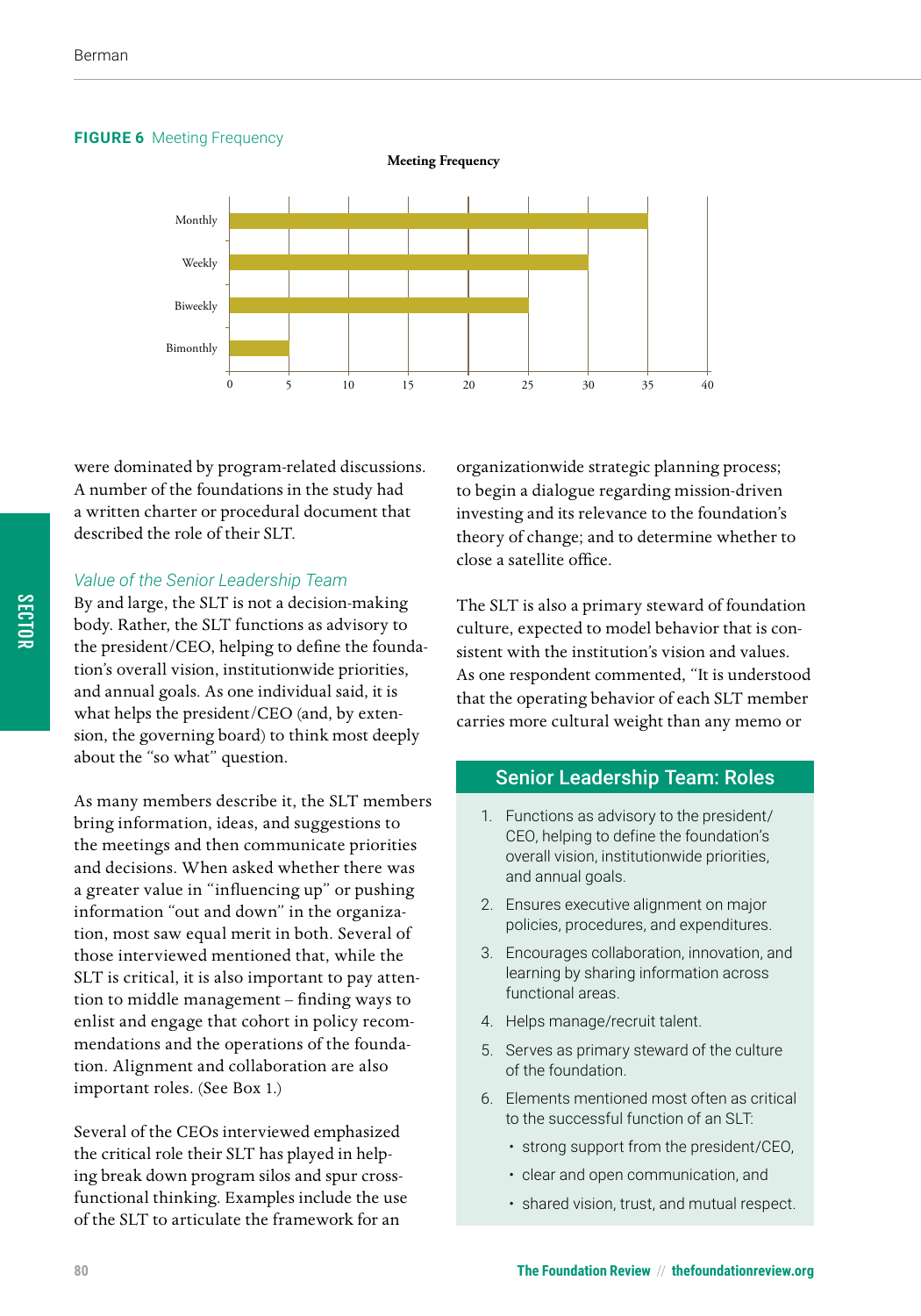policy directive. The organizational culture lives and dies on SLT member behavior."

In addition to these general integration and communication roles, members of the SLT increasingly have actual responsibilities for key functions in the foundation, especially related to talent development and to coordination of approved projects. They are less likely to be involved, however, in the actual planning of these activities. (See Table 2.)

#### **TABLE 2** Senior Leadership Team: Responsibilities

| 1. Coordinates                  | • Staff training and<br>development (70%)<br>• Talent strategy (60-plus %)<br>• Knowledge sharing (60%) |
|---------------------------------|---------------------------------------------------------------------------------------------------------|
| 2. Coordinates<br>in part       | • Cross-functional/<br>divisional projects (70%)<br>• Succession planning (50%)                         |
| 3. Less likely<br>to coordinate | • Cross-functional/<br>divisional planning<br>• Cross-functional/<br>divisional partnerships            |

Study participants also spoke about the special role that SLTs can play during transitions (e.g., a new president/CEO is hired, next-generation family members join a foundation board), both in maintaining staff morale during a period of uncertainty and in serving as a source of institutional memory. A number of those interviewed also highlighted the significant role their SLTs play in risk management and institutional branding, as well as their ability to function as a "rapid response" team when quick action is required. Another individual spoke about how cohesion on the SLT can encourage responsible risk-taking and innovation by building individual team members' confidence that they have the backing and support of the foundation's executive leadership. (See Box 2.)

## *Attributes of a Highly Functioning Team*

Elements mentioned most often as critical to the successful functioning of an SLT are strong support from the president/CEO, clear and open communication, a shared vision, trust and mutual respect. Other factors include role clarity; the ability to disagree (as one participant commented, arguments in the room are fine – but not after); confidentiality; inclusion; appreciation of individual talent; and having the right people at the table. Several respondents also cited the importance of the CEO carving out time for the SLT meetings so that they are seen as a high priority.

Four of the foundation representatives interviewed noted that their SLT had worked with organizational design consultants or executive coaches as a team and that this had proven very helpful in understanding individual working styles, building trust, and improving communications. A number of foundations in the study have moved to establish shared performance goals for the SLT and/or base membership in the group on the foundation's theory of change.

Conversely, behaviors that limit the effective functioning of teams include micro-management by the CEO; working in silos; politics (ambition, ego, hidden agendas, competing for resources); disrespect; lack of direct communication; absence of trust; and, most importantly, a lack of shared goals/vision. Those interviewed also spoke about the harm that can occur if members of the SLT aren't aligned on key issues and/or send

# Senior Leadership Team: Value-Add

- Break down silos and encourage crossprogram and cross-functional work.
- Spur innovation.
- Foster an integrated learning environment.
- Ensure executive alignment and consistent messaging on policy or programs.
- Model behavior that is consistent with the foundation's values and culture.
- Play a special role during transition periods.
- Function as a "rapid response" team when quick action is required.
- Provide risk management and institutional branding.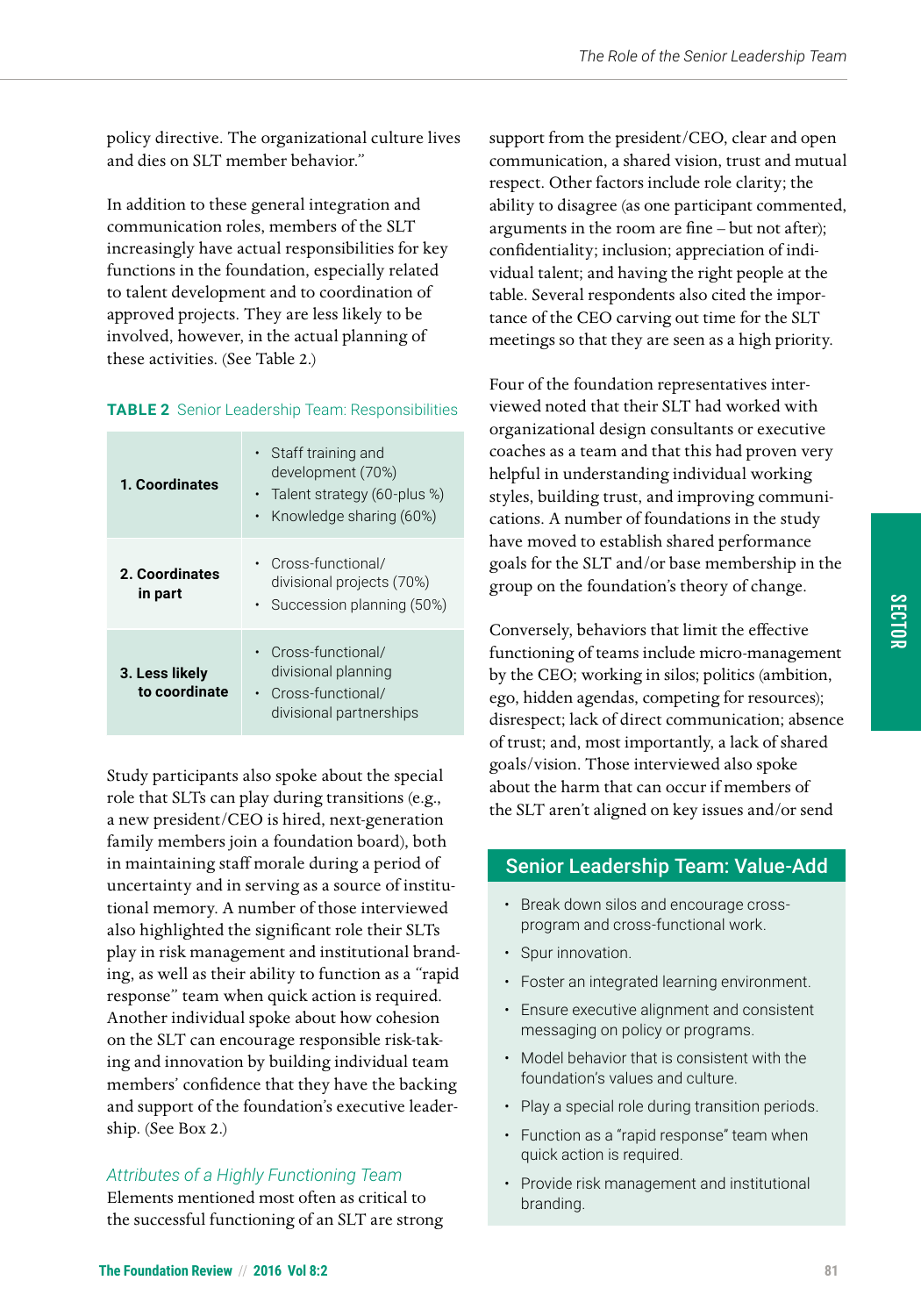conflicting messages about institutional priorities to the rest of the foundation staff. The ability to work as a team is critical. And one respondent, whose foundation had recently reduced the size of its team, commented on the importance of staying focused on strategic/organizational decisionmaking, rather than operational management.

#### *Emerging Practices*

The ways in which the use of SLTs has evolved over the past five years are consistent with changes in how foundations define their missions and manage their operations. Among the changes we would highlight:

- The SLT's role in modeling and shaping a foundation's values and culture is now recognized as one of its most critical responsibilities.
- As foundations espouse a more cross-functional, interdisciplinary approach to their work, CEOs have come to rely on the SLT as a vehicle to foster that approach and encourage greater institutionwide innovation, collaboration, and risk-taking.
- The value of the SLT as a team is being emphasized, with performance goals established for the team and/or membership in the group directly linked to the foundation's theory of change. In support of that, resources (e.g., coaches, organizational design consultants) are being used to strengthen team functioning.
- Senior leadership teams are taking on expanded responsibilities in risk management and institutional identity.

## **Conclusion**

Rockefeller Philanthropy Advisors' research found that senior leadership teams vary widely in size and that more than three-quarters of the foundations we studied have altered the composition of their teams in the past few years. While no single structure has emerged, all have profound implications for the role of the program officer and program director. "Program" now

frequently encompasses more than grantmaking, which means that the roles require skills beyond issue-area expertise. Additionally, we noted that leadership teams at foundations draw talent from a broad array of sectors (including consulting, finance, and general management), with vastly different core competencies and experiences.

The range of structures and roles among SLTs highlight that today's foundation leaders are principally experimenting with approaches to leadership design, rather than drawing on conventional wisdom.

#### Acknowledgments

Debby Landesman, an independent consultant, conducted the research for Rockefeller Philanthropy Advisors on senior leadership teams and summarized the results. We are grateful to her for her excellent work on this project.

#### **References**

- Drucker, P. (1994, September October). The theory of the business. *Harvard Business Review.*
- Galbraith, J. R. (2014). *Designing organizations: Strategy, structure, and process at the business unit and enterprise levels.* (3rd ed.). San Francisco: Jossey-Bass.
- Maister, D., & McKenna, P. J. (2006). *Managing the multidimensional organization.* Retrieved from [http://david](http://davidmaister.com/wp-content/themes/davidmaister/pdf/ManagingTheMultidimensionalOrganization.pdf)[maister.com/wp-content/themes/davidmaister/pdf/](http://davidmaister.com/wp-content/themes/davidmaister/pdf/ManagingTheMultidimensionalOrganization.pdf) [ManagingTheMultidimensionalOrganization.pdf](http://davidmaister.com/wp-content/themes/davidmaister/pdf/ManagingTheMultidimensionalOrganization.pdf)
- Menz, M., Kunisch, S., & Collis, D. (2013, September). What do we know about corporate headquarters? A review, integration, and research agenda. *Harvard Business School.* Available online at [http://hbswk.hbs.edu/](http://hbswk.hbs.edu/item/what-do-we-know-about-corporate-headquarters-a-review-integration-and-research-agenda) [item/what-do-we-know-about-corporate-headquarters](http://hbswk.hbs.edu/item/what-do-we-know-about-corporate-headquarters-a-review-integration-and-research-agenda)[a-review-integration-and-research-agenda](http://hbswk.hbs.edu/item/what-do-we-know-about-corporate-headquarters-a-review-integration-and-research-agenda)
- Sloan, A. P. (1964). *My years with General Motors.* Garden City, NY: Doubleday.

*Melissa A. Berman, Ph.D., is president and chief executive officer of Rockefeller Philanthropy Advisors.* 

*Correspondence concerning this article should be addressed to Mariko Tada, director of communications and partnerships, Rockefeller Philanthropy Advisors, 6 West 48th Street, 10th Floor, New York, NY 10036 (email: [mtada@rockpa.org](mailto:mtada@rockpa.org)).*